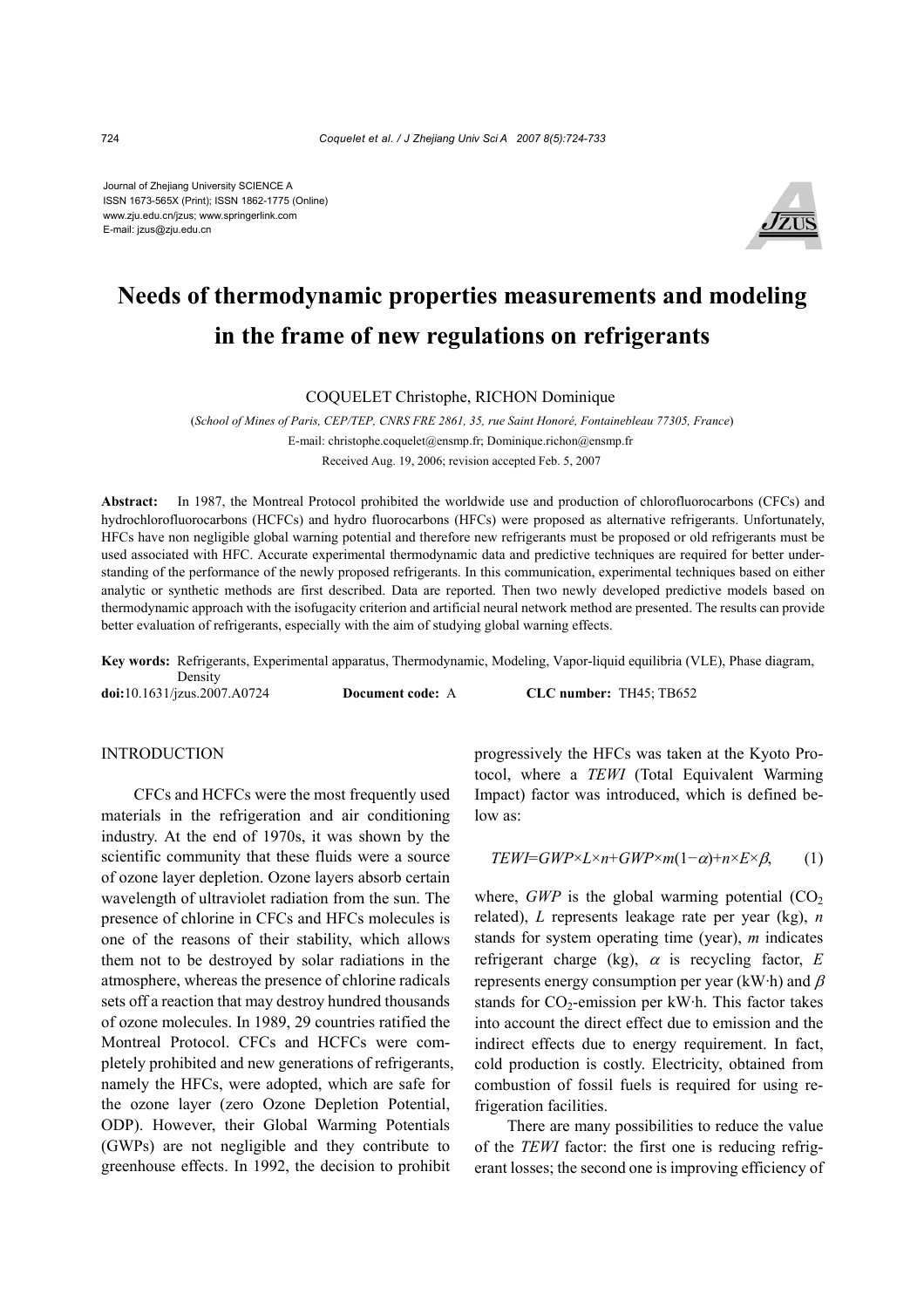processes reducing energy consumptions; the last one would come from use of new generation of fluorinated fluids with the lowest possible GWP. Ammonia is an example of fluids used in refrigeration without any GWP but with special application criteria. Whatever the fluid, it is necessary to rely on the most accurate possible representation of their thermodynamic properties.

In this work, we first review and present various experimental techniques for obtaining high pressure Vapor-liquid equilibria (VLE) data with the aim of enhancing our knowledge to generate the required experimental data for developing models. The best modelling technique for high pressure phase equilibria calculations is a symmetric approach with equality of fugacities concept. A review is then made on this method through which, the mixture critical point is also predicted. Application of other modelling techniques, such as artificial neural networks is also discussed. A static-analytic method is used to measure the *PTxy* value for the R227ea+propane, R32+propane, R227ea+R32,  $CO_2+R32$  and  $CO_2+R227$ ea,  $SO_2+R227ea$ ,  $SO_2+R32$ ,  $R134a+DME$ ,  $R32+DME$ systems. It should be mentioned that the R227ea  $(1,1,1,2,3,3,3)$ -heptafluropropane), R32 (difluoromethane), R134a (1,1,1,2-tetrafluoroethane) and R125 (pentafluoroethane) are alternative materials used for air conditioning, pharmaceutical aerosols (as propellants) and fire extinguishing. These chemicals have zero ODP. However, their significant GWP should not be neglected. Propane is a hydrocarbon, carbon dioxide is an "old" refrigerant used in marine refrigeration, dimethylether (DME) is used as a solvent, as an extraction agent, a propellant in aerosols, and fuel in welding cutting and brazing. Sulphur dioxide  $(SO<sub>2</sub>)$  is an "old" refrigerant first used by Raoul Pierre Pictet (1846~1929) in industrial scale. It has zero ODP and zero GWP.

EXPERIMENTAL TECHNIQUES AND MODELL-ING

#### **Experimental techniques**

Experimental methods for investigation of high-pressure phase equilibrium belong to either closed or open circuit methods. We consider here only the closed circuit methods, which can be divided into two main classes, depending on how the composition is determined: analytical methods and synthetic methods. For the analytical methods, the composition of each phase is obtained by analysing after sampling (direct sampling method). For the synthetic methods, the global composition of the mixture is known a priori. No sampling is necessary. The composition of each phase is determined by solving mass balance equations (indirect methods) or the system is brought to its bubble or dew point. For the static methods, temperature, global composition and volume (or pressures) are constant. The system reaches equilibrium state with a good agitation through either the use of a magnetic stirrer or circulating one or several phases with pumps.

1. Open circuit methods

The densimeter technique developed by Galicia-Luna *et al*.(1994), and Bouchot and Richon (1998) is a synthetic method. A mixture with known composition circulates through a vibrating U-tube. Density is deduced from the Forced Path Mechanical Calibration Model developed in the laboratory (Bouchot and Richon, 2001). This model links the density to the acquired data (vibration of tube, temperature and pressure).

This apparatus can be used to obtain  $(P \rho T)$  data of compressed phase and to estimate limits of VLE equilibrium.

Another example is with the stripping of a solute from a solution (dilutor technique, Legret *et al*.(1983)). An equilibrium cell contains non-volatile solvent and infinitely dilute solute. As the solute is carried away through a stripping gas flow, the decrease of the solute concentration enables to obtain the value of the limiting activity coefficient or Henry constant using a mass balance and equilibrium equations.

2. Closed circuit method

The variable volume cell technique can be cited as a static method (Meskel-Lesavre *et al*., 1981; Fontalba *et al.*, 1984). It is a static-synthetic method, no sampling is needed. The components of the mixture are introduced separately and the composition is known by a weighing procedure. The volume of the cell is modified with a piston to study bubble or dew points. At fixed temperature, saturating properties (pressure and saturated molar volume) of the mixture are determined through the pressure verses volume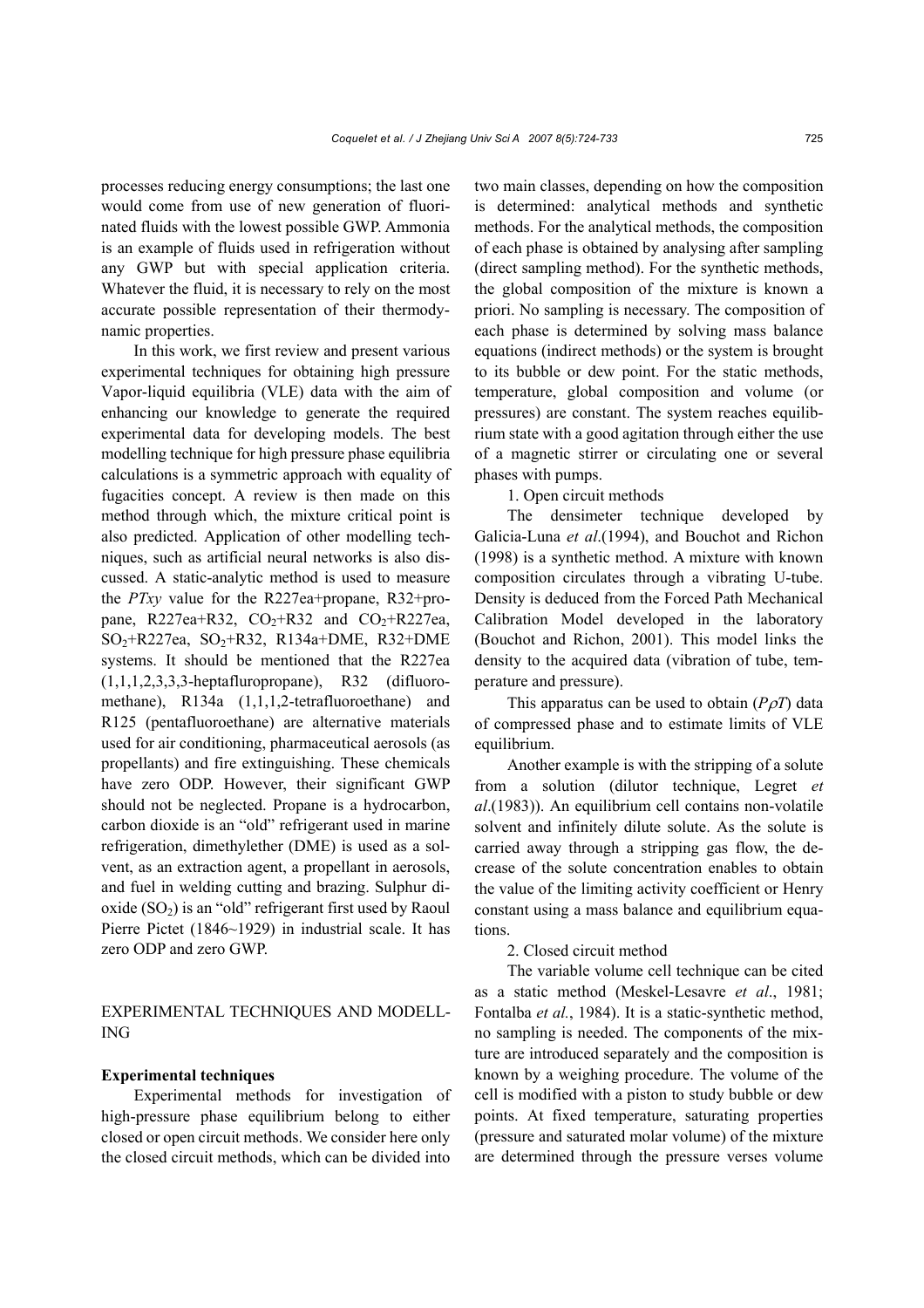curve recorded that displays a break point.

3. Analytic method

Two categories can be distinguished:

(1) Dynamics methods with one or more circulating phases using pumps. With these methods special care must be taken to ensure that the circulating phase is in equilibrium. Samples are directly taken in the circulation line with valves and analysed, generally by chromatographic analysers.

(2) Static method with a sampler system. The mixture is enclosed inside an equilibrium cell. An internal stirring system permits reaching fast equilibrium. When the latter is reached, small quantities of the phases are sampled and analysed through chromatographic analysers. Laugier and Richon (1986) develop this apparatus with samplers based on capillary sampling. With this procedure, sampling is the important point where analyses are necessary. CEP/TEP laboratory at Ecole Nationale Supérieure des Mines de Paris (Paris School of Mines) is a well known and well equipped laboratory for developing reliable tools (Guilbot *et al*., 2000) to obtain the most representative sampling.

#### **Modeling**

One of the objectives of generating experimental data is to develop and validate models which could permit representing and calculating thermodynamics properties of studied systems. At equilibrium conditions, the Gibbs free energy of the system is minimal and fugacities of the components through all the existing phases are equal:

$$
f_i^{\rm V}(T,P,y) = f_i^{\rm L}(T,P,x), \tag{2}
$$

where *f* stands for fugacity. Superscripts 'V' and 'L' represent vapour and liquid phases, respectively. *T*, *P* and *x* are temperature, pressure and mole fraction, respectively. There are two main methods for calculating fugacity and therefore solving Eq.(2). The first method employs dissymmetric or  $\gamma$ - $\Phi$  approach, in which an equation of state (EoS) is used for calculating fugacity in vapour phase and an activity coefficient model is employed for calculating fugacity in liquid phase. This method can be especially used for studying interactions between molecules on phase equilibra. However, it is limited to low and moderate pressures and cannot accurately

calculate the critical point of the mixture.

At high pressures, it is better to use a symmetric  $(\Phi \Phi)$  approach, in which an EoS with an alpha function is used for calculating fugacities in both liquid and vapour phases. The alpha function permits more precise calculation of the pure component vapour pressures. Mixing rules are necessary to calculate parameters of EoS for the mixtures. Two types of mixing rules are normally used: (1) The van der Waals type mixing rules; (2)  $g<sup>E</sup>$  type mixing rules, which combine an EoS with an activity coefficient model. The latter was originally developed by Huron and Vidal (1979) with an infinite pressure reference. Wong and Sandler (1992) developed more accurate mixing rules at high pressure. Other authors use zero pressure reference for low pressure VLE.

Non theoretical based models such as artificial neural network (ANN) can perform the representation of experimental data with very high precision. For information about neural network used in our laboratory we suggest reading papers (Laugier and Richon, 2003; Chouai *et al*., 2002; Scalabrin *et al*., 2002; 2006a; 2006b) ANN models need a lot of data (>500) during the learning step where the parameters are adjusted on the experimental values. The accuracy of volumetric properties (PVT) representations (within experimental uncertainty) enables calculating derivative properties like enthalpy, entropy, or calorific capacities. ANNs consist of large numbers of computational units connected in a massively parallel structure. The processing units (neurones) from each layer "*n*" are linked to all of the other processing units appearing in layer "*n*+1" by weighted connections. Collectively, these connections (as well as the transfer functions of the processing units) form more or less good distributed representations of relationships between input and output data. Neural networks do not need an explicit formulation of the mathematical or physical relationships of the handled problem. The input layer of the network does not perform any processing, but acts as a means to introduce scaled data to the network.

The data from the input neurones are propagated through the network via the interconnections. Every neurone in a layer is connected to every neurone in adjacent layers. A scalar weight is associated to each connection. The neurones within the hidden layer perform two tasks: they sum the weighted inputs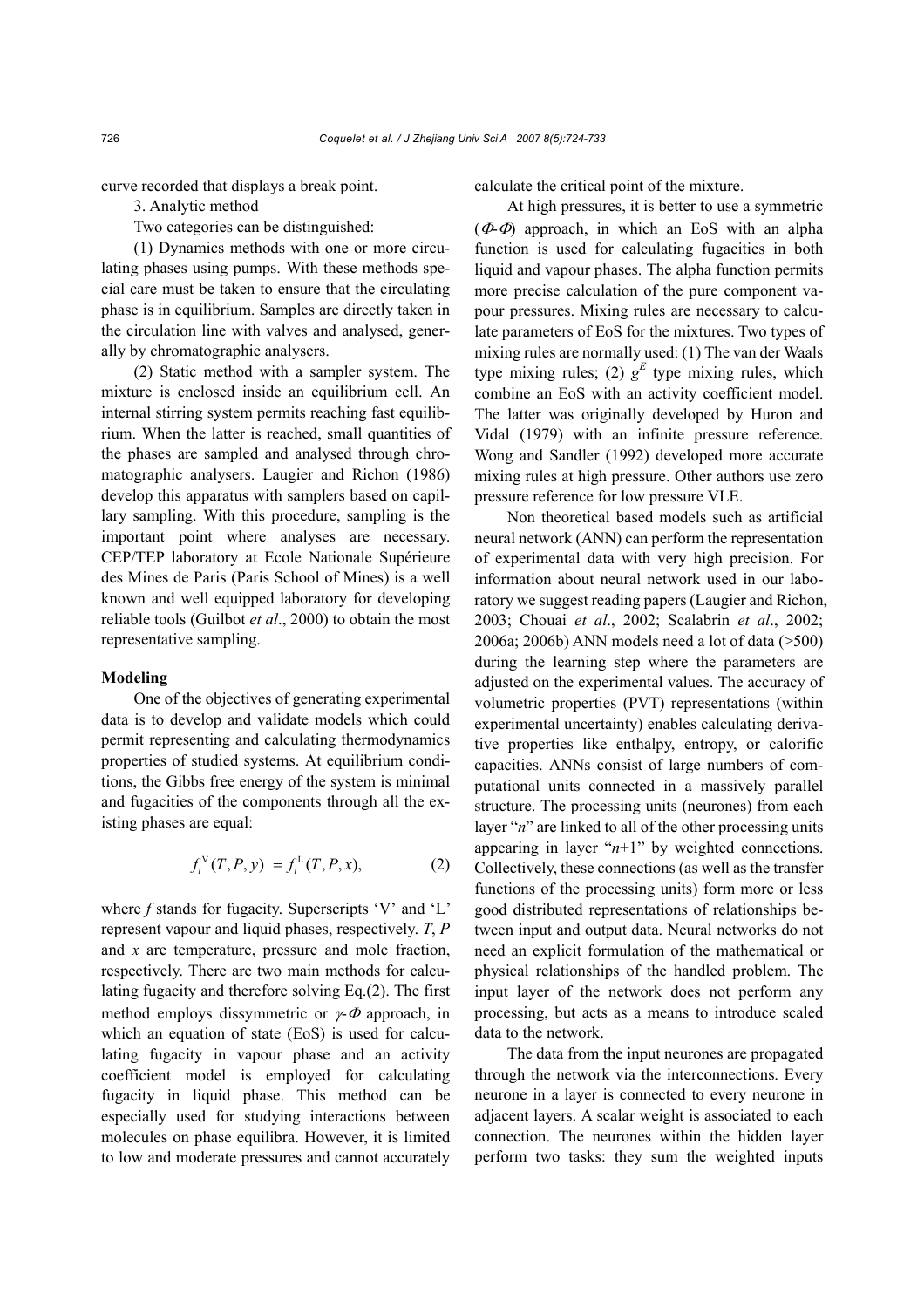connected to them and then pass the resulting summations through a non-linear activation function to the output neurone or adjacent neurones of the corresponding hidden layer (in case of more than one hidden neurone layer). The sigmoid function:  $f(x)=1/(1+e^{-x})$  is often used as activation function. A bias term is associated with each interconnection in order to introduce a supplementary degree of freedom. Thus, the expression of the weighted sum to the *k*th neurone in the *j*th layer (*j*≥2) is given by

$$
S_{j,k} = \sum_{i=1}^{N_{j-1}} \left( w_{j-1,i,k} I_{j-1,i} \right) + b_{j,k}, \tag{3}
$$

where  $I_{i-1,i}$  is the information from the *i*th neurone in the  $(j-1)$ th layer,  $b_{ik}$  stands for the bias term and  $N_{i-1}$ is the number of neurones in the layer *j*−1. The output of the *k*th neurone in the layer *j* (*j*≥2) is, for a sigmoid function,

$$
O_{j,k} = 1/[1 + \exp(-S_{j,k})]. \tag{4}
$$

## REFRIGERANTS SYSTEMS

#### **Experimental method**

The apparatus used for studying the R227ea+ R32, R227ea+propane, R227ea+CO<sub>2</sub>, R227ea+SO<sub>2</sub>, R32+propane, R32+SO<sub>2</sub>, R32+CO<sub>2</sub>, R134a+DME systems is based on a static-analytic method with liquid and vapour phases sampling. This apparatus (Fig.1) is similar to that described by Valtz *et al*.(2002; 2003). The equilibrium cell is inside a regulated liquid bath. Temperatures are measured by two platinum resistance thermometer probes (Pt100) directly inside the walls of the equilibrium cell. These Pt100 probes are calibrated against a 25  $\Omega$  reference probe (TINSLEY Precision Instrument) certified by the Laboratoire National d'Essais (Paris) following the International Temperature Scale 1990 protocol. Pressures are measured through a pressure transducer (Druck, type PTX611, range: 0~6 MPa). This sensor is calibrated against a dead weight pressure balance (5202S model from Desgranges & Huot). Pressure and temperature data acquisition is performed with a computer linked to an HP unit (HP34970A). The resulting uncertainties on *T* and *P* are respectively ±0.02 K and ±0.0015 MPa.



**Fig.1 Vapour liquid apparatus** 

C: carrier gas; EC: equilibrium cell; FV: feeding valve; LB: liquid bath; LS: liquid sampler; PP: platinum resistance thermometer probe; PrC: CO<sub>2</sub> cylinder; PT: pressure transducer; RC: refrigerant cylinder; SM: sampler monitoring; ST: sapphire tube; TC: thermal compressors; Th: thermocouple; TR: temperature regulator; VS: vapor sampler; VSS: variable speed stirrer; VP: vacuum pump

The analytical work was carried out using a gas chromatograph (VARIAN model CP-3800) equipped with a thermal conductivity detector (TCD) connected to a data acquisition system (BORWIN ver 1.5, from JMBS). The analytical column is HAYSEP T model, 100/120 mesh (1/8″ silcosteel tube, 1.6 m length, from Resteck, France). The TCD was repeatedly calibrated by introducing known amounts of each pure compound through a syringe in the injector of the gas chromatograph. Taking into account the uncertainties due to calibrations and dispersions of analyses, resulting uncertainties on vapour and liquid mole fractions are estimated to be less than  $\pm 1\%$ .

At room temperature, the equilibrium cell and its loading lines are evacuated down to 0.1 Pa. The cell is first loaded with liquid of less volatile component (about 5 cm<sup>3</sup>). Equilibrium temperature is assumed to be reached when the two Pt100 probes give equivalent temperature values within their temperature uncertainty for at least 10 min. After recording the vapour pressure of the heavier component at equilibrium temperature, the two-phase envelopes are described with about six *P*, *x*, *y* points (liquid and vapour): the lighter component is introduced step by step, leading to successive equilibrium mixtures of increasing overall lighter component compositions. Equilibrium is assumed when the total pressure remains unchanged within  $\pm 1.0$  kPa during a period of 10 min under efficient stirring.

For each equilibrium condition, at least five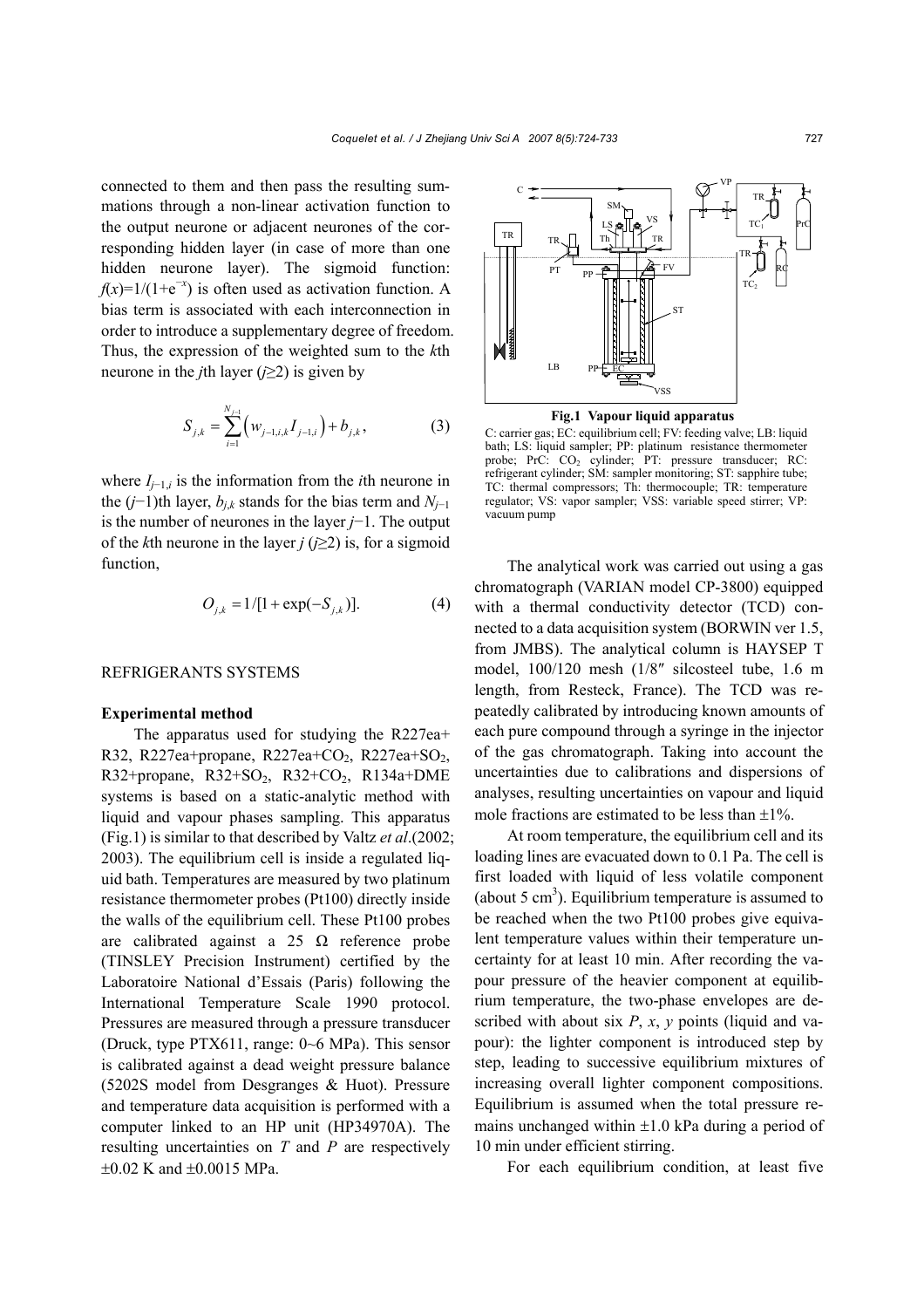samples of both vapour and liquid phases are withdrawn using the pneumatic samplers  $ROLSI<sup>TM</sup>$ (Guilbot *et al*., 2000) and analysed in order to check for the measurement repeatability.

The apparatus used to measure VLE data of the ternary system composed by R32+propane+R227ea is based on a synthetic method with a variable volume cell. This apparatus is similar to that described by Fontalba *et al*.(1984). With this apparatus, we can measure the bubble pressure for a given composition at a given temperature. The thermocouples are periodically calibrated against a 25  $\Omega$  reference platinum resistance thermometer (TINSLEY Precision Instruments). The resulting uncertainty is  $\pm 0.1$  K. The 25  $\Omega$ reference platinum resistance thermometer was calibrated by the Laboratoire National d'Essais (Paris) based on the 1990 International Temperature Scale (ITS 90). Pressures are measured by means of a pressure transducer (Sedeme, France, range: 0~25 MPa) directly connected to the equilibrium cell. The pressure uncertainty is estimated to be  $\pm 0.002$  MPa, after a careful calibration against a dead weight balance (Desgranges and Huot 5202S, CP 0.3~40 MPa, Aubervilliers, France) at different temperatures. We determine the composition of the mixture by accurate weighing of the cell before and after successive loadings of each species in the cell. The uncertainty of the liquid composition is given below as Eq.(5) and its value is less than  $0.2 \text{ mol}$ % for each component:

$$
\Delta x_i = x_i \left[ \frac{\Delta m_i}{m_i} + \left( \Delta m \sum_i \frac{1}{M} \right) \middle/ \sum_i \frac{m_i}{M_i} \right],
$$
 (5)

with  $\Delta m_i = \Delta m = 2 \times 10^{-3}$  g.

The apparatus used to measure (*P*ρ*T*) data and to estimate limits of VLE equilibrium of the ternary system composed by R134a+R125+DME, is based on the synthetic dynamic vibrating tube method. This apparatus, described in Fig.2, is mainly composed of DMA 512 P Cell (Anton Paar) linked to a frequency meter. The Forced Path Mechanical Model (Bouchot and Richon, 2001) was used to link the density to vibrating period, temperature and pressure. The parameters of this model are determined by measuring the vibrating period at a very low pressure  $(<5\times10^{-4}$ MPa) and liquid phase period of a reference fluid.

The mixture is introduced to the cell (1) in Fig.2 and maintained at a pressure above the bubble point ambient temperature. The baths are regulated at fixed temperature with a difference about 0.3 K between the circuit and the Vibrating tube to be sure that the first step of changing of phase will be placed in the U-tube. Then, the gas and liquid phases are measured at different pressures respectively from the vacuum up to the dew point and from the upper limit down to the bubble point. The global uncertainties of data are about  $\pm 0.002$  MPa,  $\pm 0.02$  K and  $\pm 0.05\%$  in density with a limit in lower density of 0.2 kg/m<sup>3</sup>.



**Fig.2 Vibrating tube densimeter**

(1) components cell; (2) valve; (3) bursting disc; (4) heater; (5) DMA 512 P Cell (Anton Paar) linked to an electronic unit to measure vibrating tube periods; (6) links with a liquid bath for vibrating tube; (7) pressure sensors regulated at fixed temperature (373 K); (8) access to vacuum pump; (9) extraction; (10) liquid bath; (11) vibrating cell temperature sensor; (12) bath temperature sensor

## **Correlations and modeling**

The experimental data were correlated by means of in-house software, developed at Ecole des Mines de Paris. Two equations of state, namely the Peng and Robinson Equation of State (PR EoS) (Peng and Robinson, 1976) and Redlich and Kwong Equation of State (RK EoS) (Redlich and Kwong, 1949) have been used in a symmetric  $(\Phi \Phi)$  approach. The Mathias Copeman (MC) alpha function (Mathias and Copeman, 1983) was selected to have an accurate representation of vapour pressures of each component. Three mixing rules, the Huron Vidal mixing rules (Huron and Vidal, 1979), the MHV1 mixing rules (Michelsen, 1990) (zero pressure reference) and the Wong Sandler (WS) mixing rules (Wong and Sandler, 1992) were used to perform the representation of the mixture. The excess Gibbs free energy is obtained through the NRTL (Renon and Prausnitz, 1968) local composition model, shown as Eq.(6):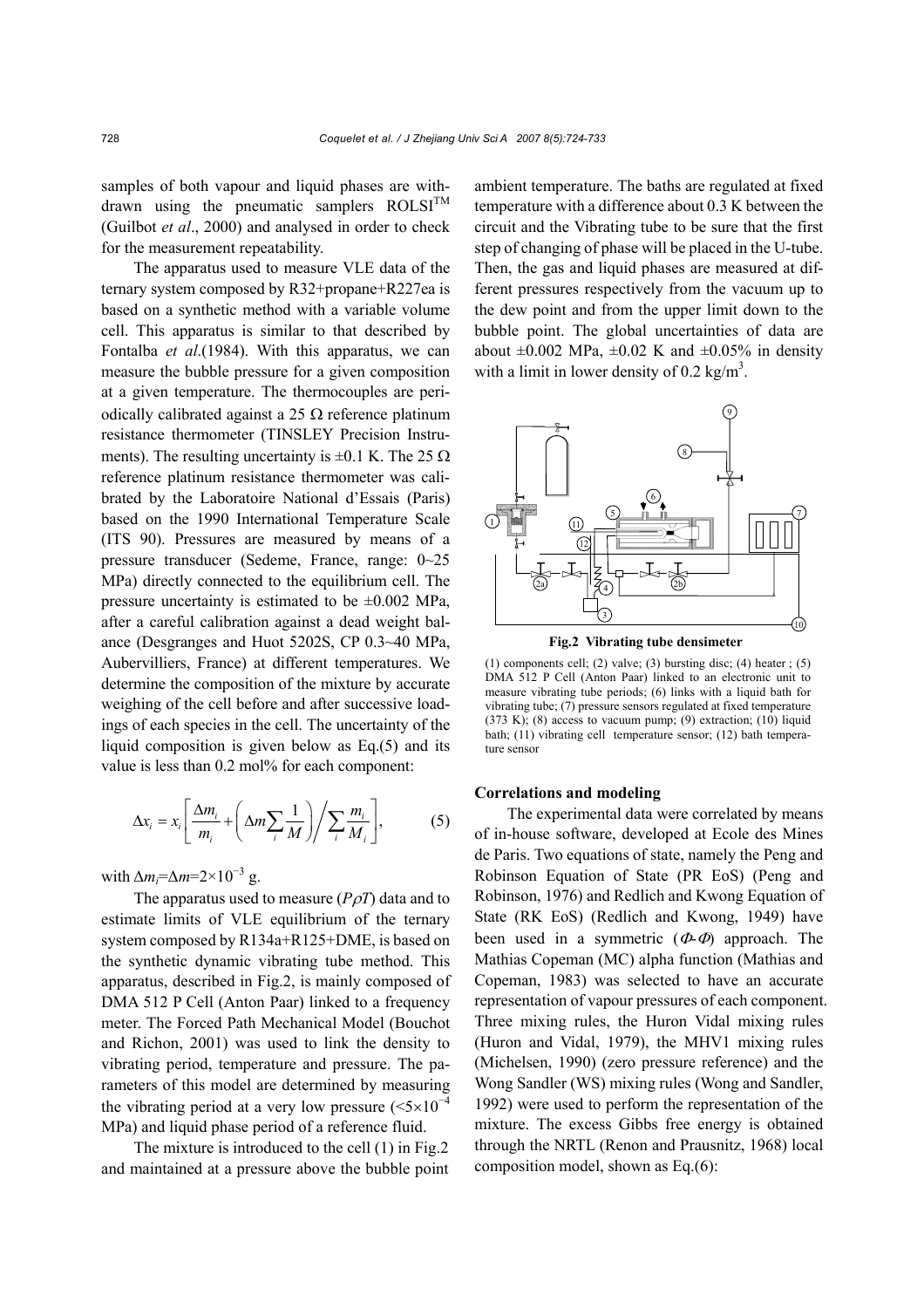$$
g^{E}(T, P, x_{i})/(RT) = \sum_{i} x_{i} \sum_{j} \frac{x_{j} \exp(-\alpha_{j,i} \tau_{j,i}/(RT))}{\sum_{k} x_{k} \exp(-\alpha_{k,i} \tau_{k,i}/(RT))} \tau_{j,i},
$$
  

$$
\tau_{i,i} = 0 \text{ and } \alpha_{i,i} = 0,
$$
 (6)

where  $\alpha_{i,i}$ ,  $\tau_{i,i}$  and  $\tau_{i,j}$  are adjustable parameters. It has been recommended (Renon and Prausnitz, 1968) to use  $\alpha_{i,i}$ =0.3 for systems with polar component.  $\tau_{i,i}$  and  $\tau_{i,j}$  are adjusted directly to VLE data through a modified Simplex algorithm (Åberg and Gustavsson, 1982) using an objective function. Neural network model was used to represent  $(P\rho T)$  data of the ternary system R134a+R125+DME. Fig.3 presents an example of the architecture of a unique network to represent both phases. Sigmoid functions are used for the hidden layers and linear function was chosen as the output layer.



**Fig.3 Architecture of a neural network used to represent liquid and vapour (** $P\rho T$ **) data of FX90 mixture.**  $\beta$  **is a coefficient equal to 1 for the vapour phase and equal to 0 for the liquid phase** 

The weights of the network are adjusted on experimental data (about 600) during the training step. Then the network is approved on other experimental data.

#### EXPERIMENTAL RESULTS AND MODELLING

## **The R32+R227ea+propane system**

Before studying the ternary system composed by R32, R227ea and propane, each binaries system was studied. The R32+R227ea (Coquelet *et al*., 2003a) system can be class ideal VLE (Fig.4).

However, the propane+R227ea (Valtz *et al*., 2002) and R32+propane (Coquelet *et al*., 2003b) systems exhibit azeotropic behavior (Figs.4 and 5).



**Fig.4 Vapour liquid equilibrium data for the R32 (1)–R227ea (2) system at different temperatures, calculated with RK EoS and MHV1 mixing rules**



**Fig.5 Pressure as a function of propane mole fraction in the propane (1)–R227ea (2) mixture at different temperatures, calculated with RKS EoS and the MHV1 mixing rules** 

Concerning these systems, the RK EoS, with the MC alpha function and the MHV1 mixing rules involving the NRTL excess Gibbs energy model was used to correlate the data.

According to Fig.6, the previous model cannot represent the region close to the mixtures critical points. This is due to incapability of the EoS and particularly of the MHV1 mixing rules. EoS parameters (molar co-volume and energy parameter) are not well calculated. The PR EoS with the WS mixing rules, which proposed a supplementary adjustable parameter was preferred. Consequently, the critical line could be calculated for the R32+propane system (Fig.7). The calculation of critical points was proposed by Heidemann and Khalil (1980) and Michelsen and Heidemann (1981). They assumed that the stability criterion for an isothermal variation (between an initial state and a very close new one) corresponds to a minimum of the molar Helmholtz free energy *A*, shown as Eq.(7):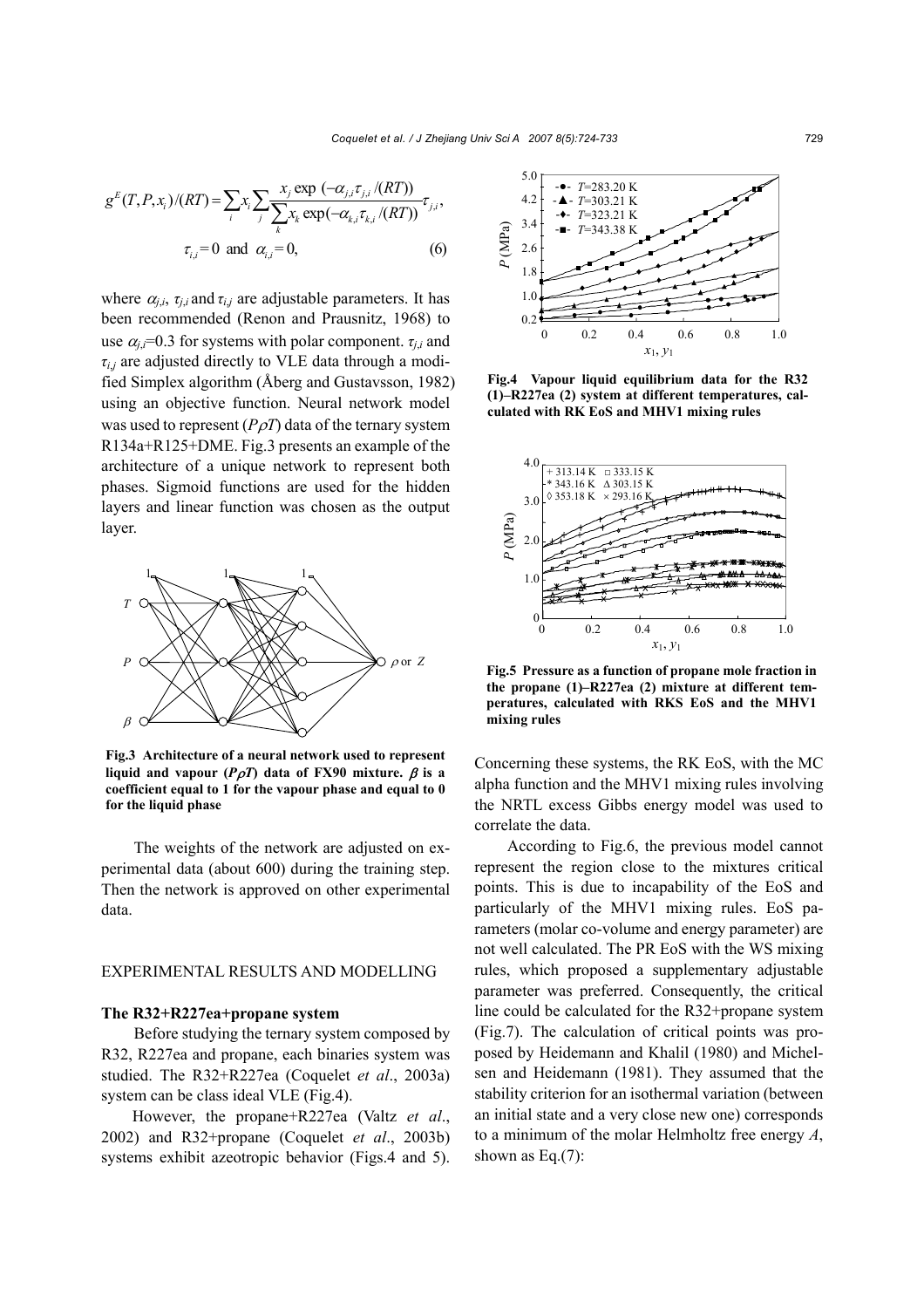

**Fig.6 VLE for the R32 (1)+propane (2) system at different temperatures (solid lines calculated with RKS EoS and MHV1 mixing rules)** 

$$
A - A^0 - \sum_i \mu_i^0 \Delta n_i \ge 0,
$$
 (7)

where  $\mu$  and  $n$  stand for chemical potential and mole, respectively. The critical point corresponds to the limit of stability. They developed an algorithm to calculate the critical point with a van der Waals type EoS, associated to the classical mixing rules. Stockfleth and Dohrn (1998) improved this method by generalizing the previous algorithm. The latter was chosen here to calculate the critical line using the PR EoS and WS mixing rules involving the NRTL model.



**Fig.7 Pressure vs R32 mole fraction in the R32 (1)–propane (2) system at 343.26 K. Solid lines are calculated with PR EoS and WS mixing rules; Dashes line is the line of critical point** 

With the binaries system and the experimental data obtained with the variable volume cell, the corresponding ternary system (Coquelet *et al*., 2004) could be predicted. Three mixtures were studied. We plotted the experimental data in a PT diagram in which we have calculated bubble and dew pressures for each experimental composition (Fig.8). The prediction of the ternary system with the binary parameters determined from the study of each binary system is accurate in the whole temperature range even outside the temperature range in which the binaries were studied. Consequently, a ternary phase diagram can be determined precisely (Fig.9) for a given temperature and a given pressure.



**Fig.8 The system R32 (1)+R290 (2)+R227ea (3). Pressure versus temperature diagram for each composition**

Mixture  $1: x_1=0.322, x_2=0.123, \square$ : Experimental bubble points, thick line: calculated with RKS EoS and MHV1 mixing rules; Mixture 2:  $x_1=0.135$ ,  $x_2=0.174$ ,  $\circ$ : Experimental bubble points, solid line: calculated with RKS EoS and MHV1 mixing rules; Mixture 3:  $x_1=0.493$ ,  $x_2=0.127$ ,  $\Delta$ : Experimental bubble points, dashed line: calculated with RKS EoS and MHV1 mixing rules



**Fig.9 Ternary phase diagram of the system R32 (1)+R290 (2)+R227ea (3) at** *T***=293 K and** *P***=0.85 MPa**

## **Systems with old refrigerant**

Two old refrigerants were considered:  $CO<sub>2</sub>$ which is not toxic and commonly used, and  $SO<sub>2</sub>$ which is toxic but used in the past in industrial refrigeration. Moreover, systems with  $SO<sub>2</sub>$  exhibit some very interesting aspects.

Two binary systems including  $CO<sub>2</sub>$  were studied with static analytic apparatus. These two systems are R32+CO2 (Rivollet *et al*., 2004) and R227ea+CO2 (Valtz *et al*., 2003). They do not present any azeotropic behaviour. For these systems the mixture critical points line was calculated (Figs.10 and 11).

Two binaries system including  $SO<sub>2</sub>$  were studied with static analytic apparatus. These two systems are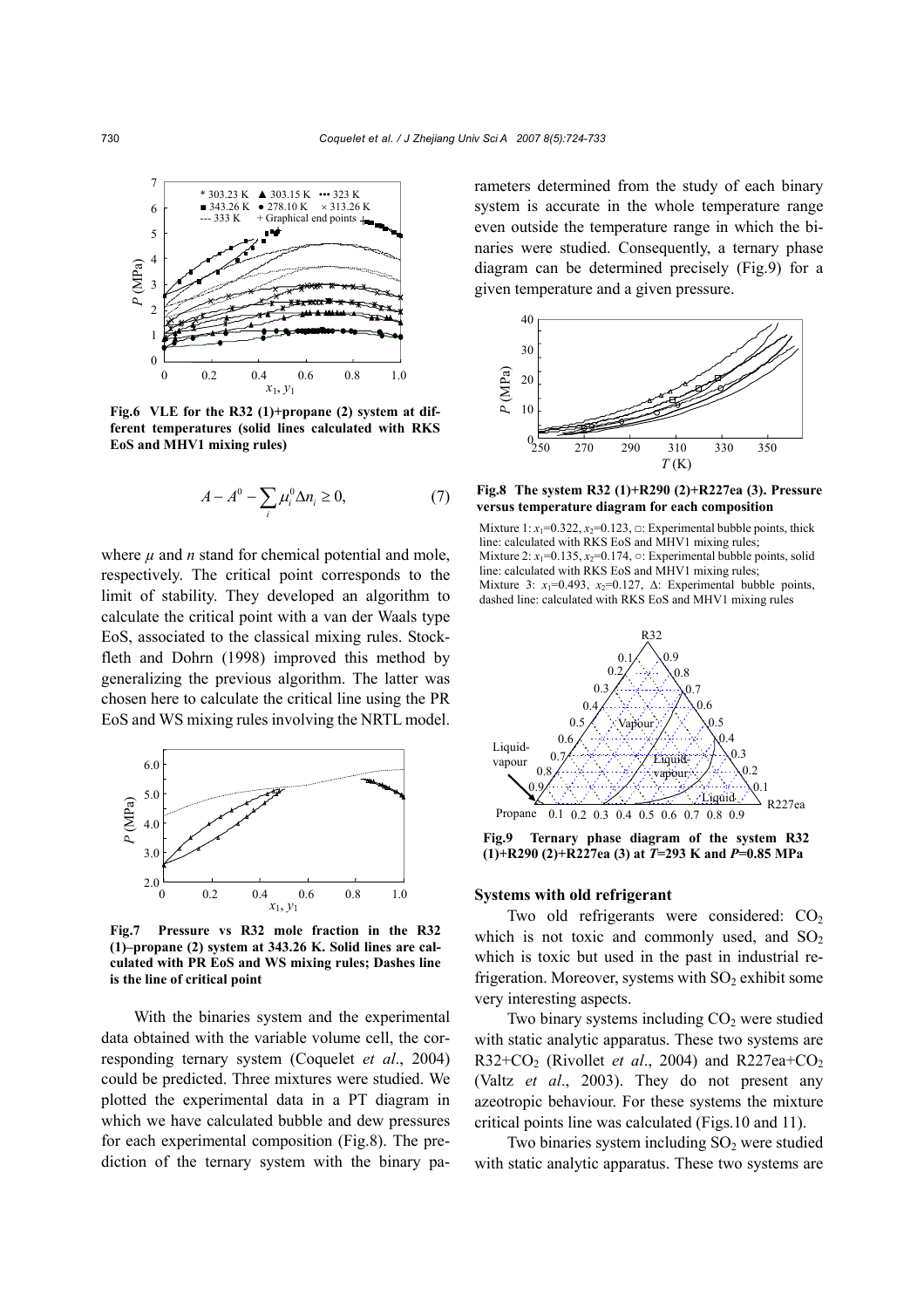

Fig.10 Pressure as a function of CO<sub>2</sub> mole fraction in the  $CO<sub>2</sub>(1)$ –R32 (2) mixture at different temperatures Solid lines: calculated with PR EoS, WS mixing rules and NRTL activity coefficient model; dashes line: mixture critical points line



Fig.11 Pressure as a function of CO<sub>2</sub> mole fraction in the  $CO<sub>2</sub>(1)$ -R227ea (2) mixture at different tempera**ture**s

Solid lines: calculated with PR EoS, WS mixing rules and NRTL activity coefficient model; dashes line: mixture critical points line

R32+SO2 (Valtz *et al*., 2004a) and R227ea+SO2 (Valtz *et al.*, 2004b). The  $R227ea+SO<sub>2</sub>$  system exhibits azeotropic behavior whereas  $R32+SO<sub>2</sub>$  system does not (Fig.12). The azeotrope location was calculated at each temperature and plotted in Fig.12. For temperatures below the R227ea critical temperature, the composition of the azeotrope decreases while temperature increases. At the critical temperature of R227ea, a drastic change appears in the slope of the *T* vs *x* azeotropic line.

For temperatures above the R227ea critical temperature, a special behaviour of the azeotropic composition was observed. At temperatures below the critical temperature of the lightest component the same type of trend was already reported by Gmehling *et al*.(1994), for the 2-propanone+tetrachloromethane system and 2-propanol+2-methyl-2-propanol systems. In each case, the vapour pressures of the two components are very close. When the vapour pressures of the two components become identical for one tem-



**Fig.12 Pressure as a function of R227ea mole fraction** in the R227ea  $(1)-SO<sub>2</sub>(2)$  mixture at different tem**peratures** 

Solid lines: phase envelopes calculated with PR EoS, WS mixing rules and NRTL activity coefficient model; dashes line: critical point line

perature, we have a Bancroft point. At this point, there will be at least one azeotrope. The vapour pressures of R227ea (1) and  $SO<sub>2</sub>(2)$  are very close to each other and if we extrapolate the R227ea vapour pressure above R227ea critical temperature, a Bancroft point appears. It may be one reason of the strange behaviour of the azeotrope (temperature vs composition).

## **The FX90 refrigerant mixture**

The FX90 refrigerant mixture was studied for different temperature and pressure. Previously, the R32+DME (Coquelet *et al*., 2005) system and the R134a+DME (Valtz *et al*., 2005) system were studied. Experimental data and modelling of the R32+DME system are presented in Fig.13.

The peculiarity of the R134a+DME system is to present an azeotrope with a minimum pressure which disappear around 350 K (Fig.14). The isothermal *P*, *x*, *y* data are well represented with RK EoS using MC alpha function and the Huron-Vidal mixing rules involving the NRTL model.



**Fig.13 Pressure as a function of R32 mole fraction in the R32 (1)+DME (2) mixture at different temperatures, calculated with PR EoS, WS mixing rules and NRTL activity coefficient model**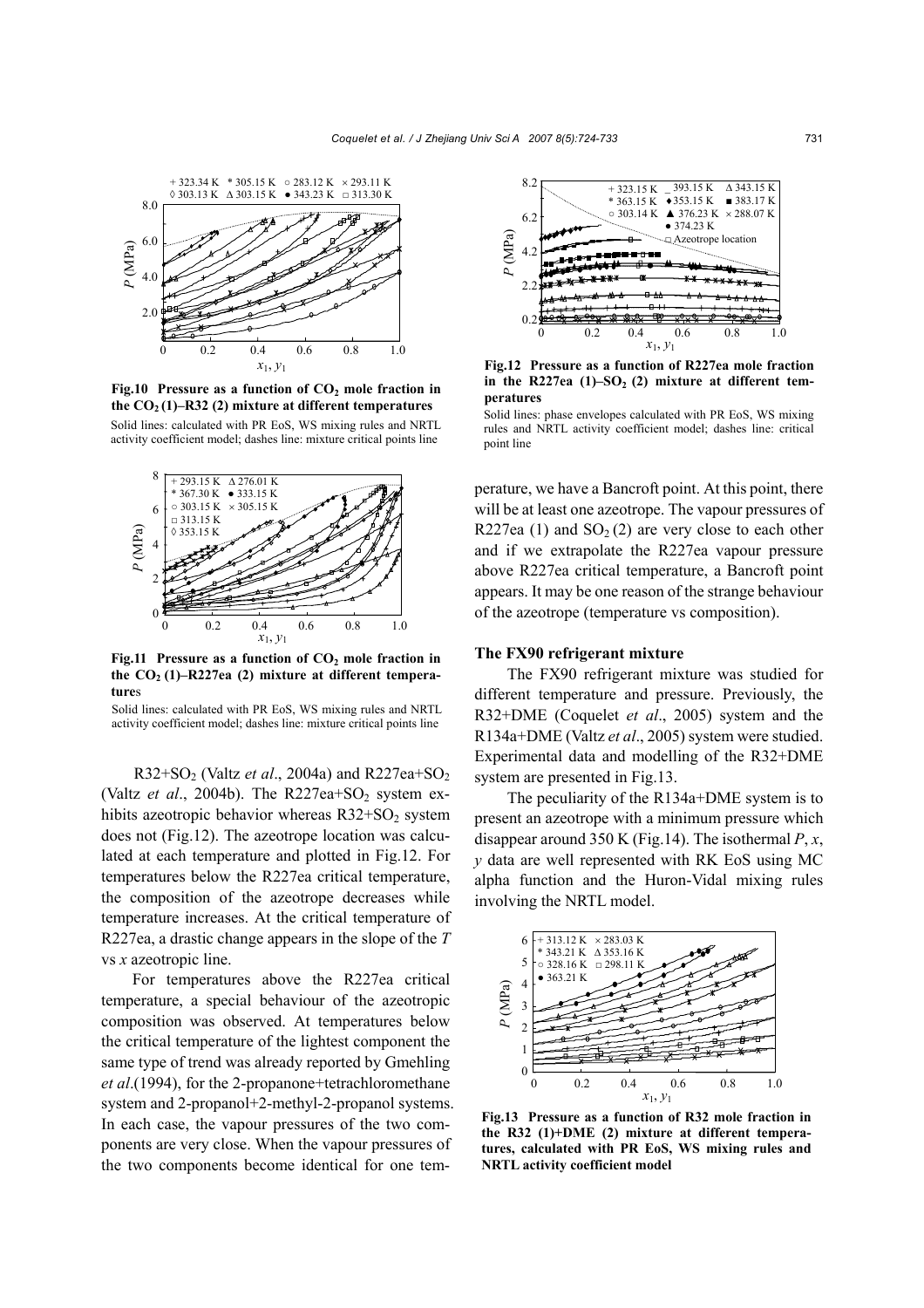

**Fig.14 Pressure as a function of R134a mole fraction in the R134a (1)+DME (2) mixture at different temperatures, calculated with RK EoS, Huron-Vidal mixing rules and NRTL activity coefficient model** 

(*P*ρ*T*) data of compressed phase, measured with the vibrating tube method are represented in Fig.15. The data cover a range from 253.12 K up to near the critical point estimated at about 357 K. These data were used to represent the limits of the liquid-vapour region.



**Fig.15 9 isothermal (***P*ρ*T***) data of FX90 mixture (253.12, 263.10, 273.18, 278.30, 303.18, 323.15, 343.12 and 353.16 K)** 

Moreover, a neural network presented before was developed to represent both vapour and liquid phase with uncertainties closed to the experimental results. This could be used to calculate derived properties like enthalpies if the vaporization enthalpies of the mixture are known.

## **CONCLUSION**

A quick review was made on experimental techniques for measuring VLE, including synthetic or analytic methods, open circuit methods or closed circuit methods, to enhance our knowledge for selecting reliable experimental methods. Refrigerant mixtures are very interesting from the thermodynamics and phase diagrams point of view. Several mixtures that are good candidates for their future use in refrigerating systems have been studied and data treated herein. Two types of modelling have been used: physical models based on thermo dynamic aspects and mathematical based models such as neural networks. These two types of models permit accurate representation of VLE and volumetric properties, which has been shown in this paper. However, although the neural networks based models are very powerful for representing data in the range of data used for adjustment of their weights, they must not be used for prediction outside this range as they have no physical basis.

#### **References**

- Åberg, E.R., Gustavsson, A. G., 1982. Design and evaluation of modified simplex methods. *Analytica Chimica Acta*, **144**(2):39-53. [doi:10.1016/S0003-2670(01)95518-7]
- Bouchot, C., Richon, D., 1998. Direct PVT and VLE measurements with a single equipment using a vibrating tube densimeter up to 393 K and 40 MPa: description of the original apparatus and new data. *Industrial & Engineering Chemistry Research*, **37**(8):3295-3304. [doi:10.1021/ ie970804w]
- Bouchot, C., Richon, D., 2001. An enhanced method to calibrate vibrating tube densimeter. *Fluid Phase Equilib.*, **191**:189-208.
- Chouai, A., Laugier S., Richon, D., 2002. Modelling of thermodynamic properties using neural networks. Application to refrigerants. *Fluid Phase Equilib.*, **199**(1-2):53-62. [doi:10.1016/S0378-3812(01)00627-6]
- Coquelet, C., Nguyen H.D., Chareton, A., Baba-Ahmed, A., Richon, D., 2003a. Vapour-liquid equilibrium data for the difluoromethane+1,1,1,2,3,3,3-heptafluoropropane system at temperatures from 283.20 to 343.38 K and pressures up to 4.5 MPa. *Int. J. Ref.*, **26**(5):559-565. [doi:10.1016/S0140-7007(02)00164-0]
- Coquelet, C., Chareton, A., Valtz, A., Baba-Ahmed, A., Richon, D., 2003b. Vapor-liquid equilibrium data for the difluoromethane+propane system at temperatures from 294.83 to 343.26 K and pressures up to 5.4 MPa. *J. Chem. Eng. Data*, **48**(2):317-323. [doi:10.1021/je020115d]
- Coquelet, C., Chareton, A., Richon, D., 2004. Vapour-liquid equilibrium measurements and correlation of the difluoromethane (R32)+propane (R290)+1,1,1,2,3,3,3 heptafluoropropane (R227ea) ternary mixture at temperatures from 269.85 to 328.35 K. *Fluid Phase Equilib.*, **218**(2):209-214. [doi:10.1016/j.fluid.2003.12.009]
- Coquelet, C., Valtz, A., Richon, D., 2005. Vapour-liquid equilibrium data for the difluoromethane (R32)+dimethyl ether (DME) system at temperatures from 283.03 to 363.21 K and pressures up to 5.5 MPa. *Fluid Phase Equilib*., **232**(1-2):44-49. [doi:10.1016/j.fluid.2005.01. 001]